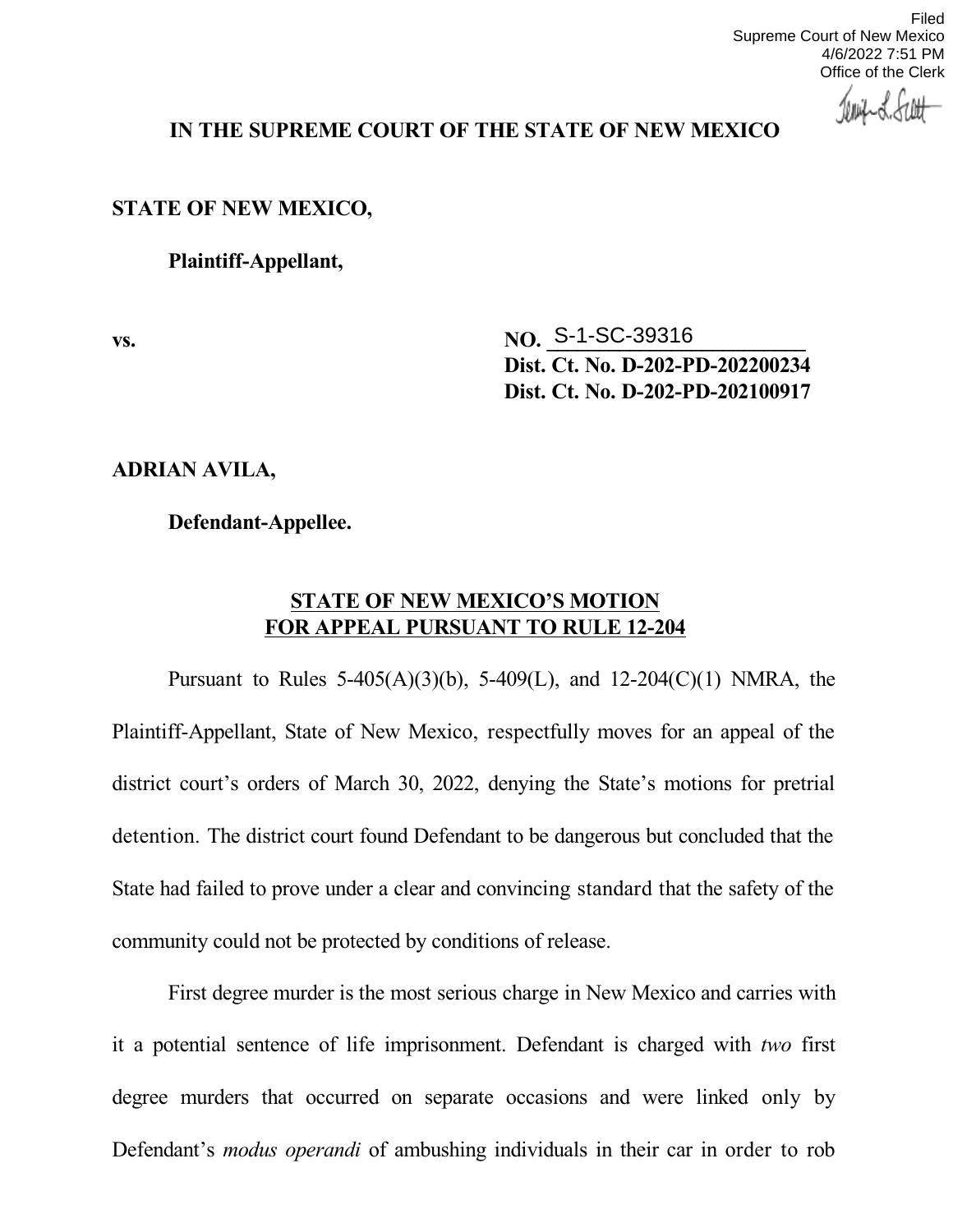them of guns and valuables. Defendant is also charged with a third similar crime that did not result in a homicide. The State established grounds to believe that Defendant planned and executed this series of highly dangerous crimes with deliberation and at the risk of far greater consequences than any judicial remedy for a violation of conditions of release. The charged crimes, found by the court to rest on reliable evidence, establish that Defendant presents a massive danger to the community that cannot be curbed through conditions of release. It is pure folly to believe that an individual would murder with abandon despite facing the potential of multiple life sentences but would somehow become a law-abiding citizen at the risk of being jailed for a year while awaiting trial.

Defendant is exactly the type of criminal defendant for whom the voters authorized pretrial detention by adopting the amendment to Article II, Section 13 of the New Mexico Constitution. He is also exactly the type of defendant that had been detained in New Mexico for over a century before the voters *expanded* pretrial detention in 2016. The district court's decision to release Defendant is arbitrary, capricious, and an abuse of discretion that shocks the conscience. The State respectfully asks this Court to reverse.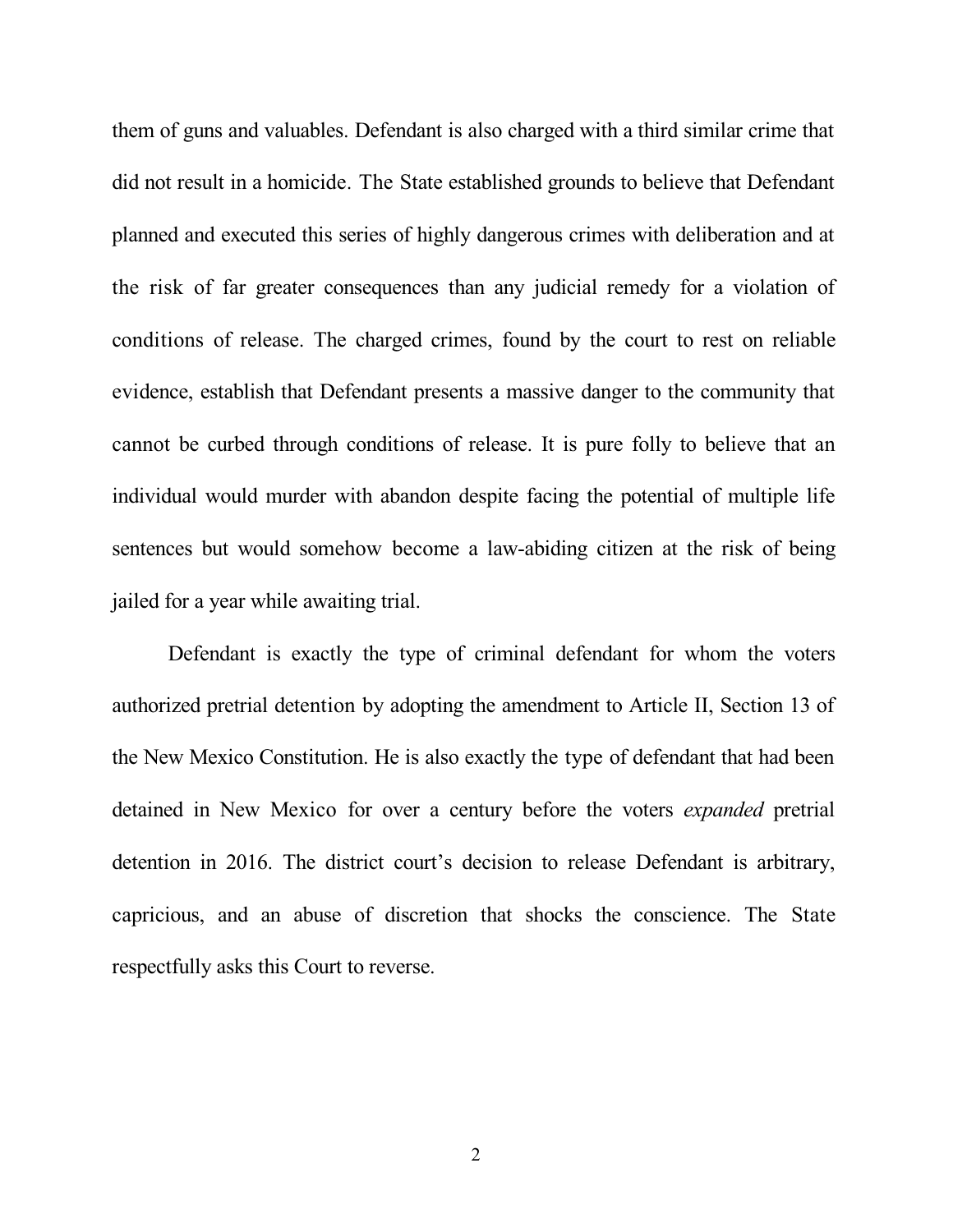#### **I. FACTUAL BACKGROUND**

By grand jury indictment in No. D-202-CR-202200583, Defendant is charged with first degree murder, armed robbery, shooting at or from a motor vehicle resulting in great bodily harm, and conspiracy to commit each of those crimes in relation to the death of Donnie Brandon on August 8, 2020. By grand jury indictment in No. D-202- CR-202200042, Defendant is charged with first degree murder in relation to the death of Elias Otero on February 11, 2021, first degree kidnapping, armed robbery, and conspiracy to commit armed robbery of Nicholas Otero on February 11, 2021, armed robbery and conspiracy to commit armed robbery of Richard Archuleta on February 10, 2021, and tampering with evidence.

For the incident occurring first in time, the criminal complaint alleges the following facts. In the early morning hours of August 8, 2020, Defendant, Armando Rodriguez, Luis Ayala, and JaJuan Bennett arrived at Sandia Vista Park on Chico Road in Albuquerque and met up with Brandon and his girlfriend, Terecita Trujillo. Earlier that night, Rodriguez and Brandon had discussed the sale of gun, and during the later encounter, Brandon asked to buy a gun from Rodriguez. At the time, Brandon was in the driver's seat of his car and had his own handgun in his lap. Defendant, Rodriguez, Ayala, and Bennett were standing next to the driver's side door, and all four of them had handguns in their hands. Trujillo described them as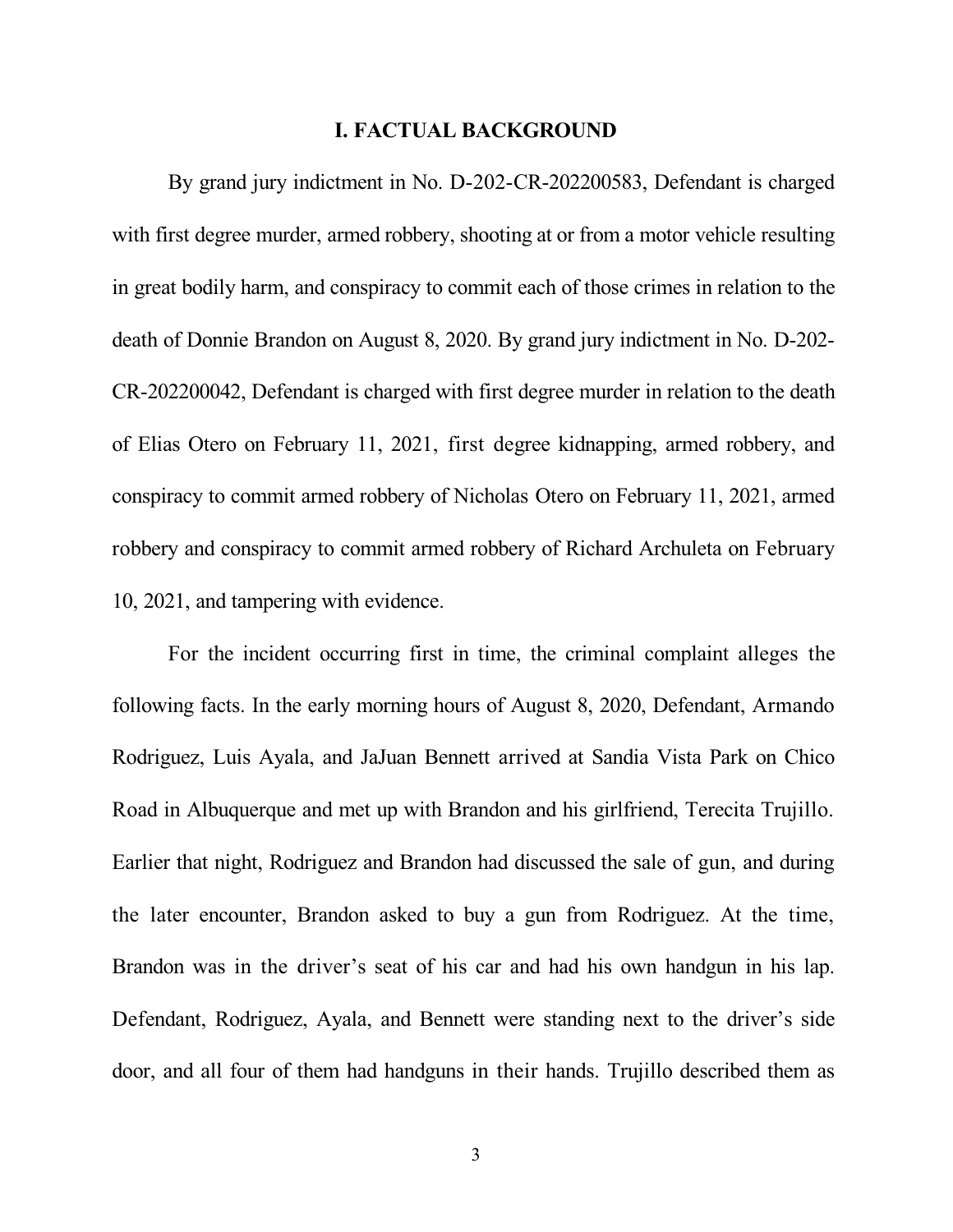surrounding Brandon. When Brandon took out money to buy a gun, Rodriguez told Brandon to give them his gun and money before the four of them opened fire at Brandon. Rodriguez, who is Defendant's cousin and who did not identify Defendant as being involved, admitted that the group planned the robbery before they arrived at the park. Ayala later posted a video on Snapchat showing Rodriguez holding Brandon's gun, and police officers located the gun in the apartment where Rodriguez said they would find it. Bennett identified Defendant as one of the shooters, and Trujillo also identified Defendant as being one of the four individuals that robbed and murdered Brandon. Defendant's cell tower records place him in the area of the park at the time of the homicide.

Like Defendant, his co-conspirators, Bennett, Ayala, and Rodriguez, have been charged with Brandon's murder in Nos. D-202-CR-20210019, D-202-CR-2021001833, and D-202-CR-202101870, respectively. Unlike Defendant, however, Bennett, Ayala, and Rodriguez are not charged with other homicides. Nonetheless, Bennett, Ayala, and Rodriguez have all been detained under Rule 5-409. At the time of the alleged crime, Defendant was sixteen years old and had no criminal history. Ayala was seventeen years old and a pending juvenile case for shooting at a dwelling or occupied building for an incident occurring one month before Brandon's murder. Rodriguez was nineteen years old and had no criminal history. Bennett was twenty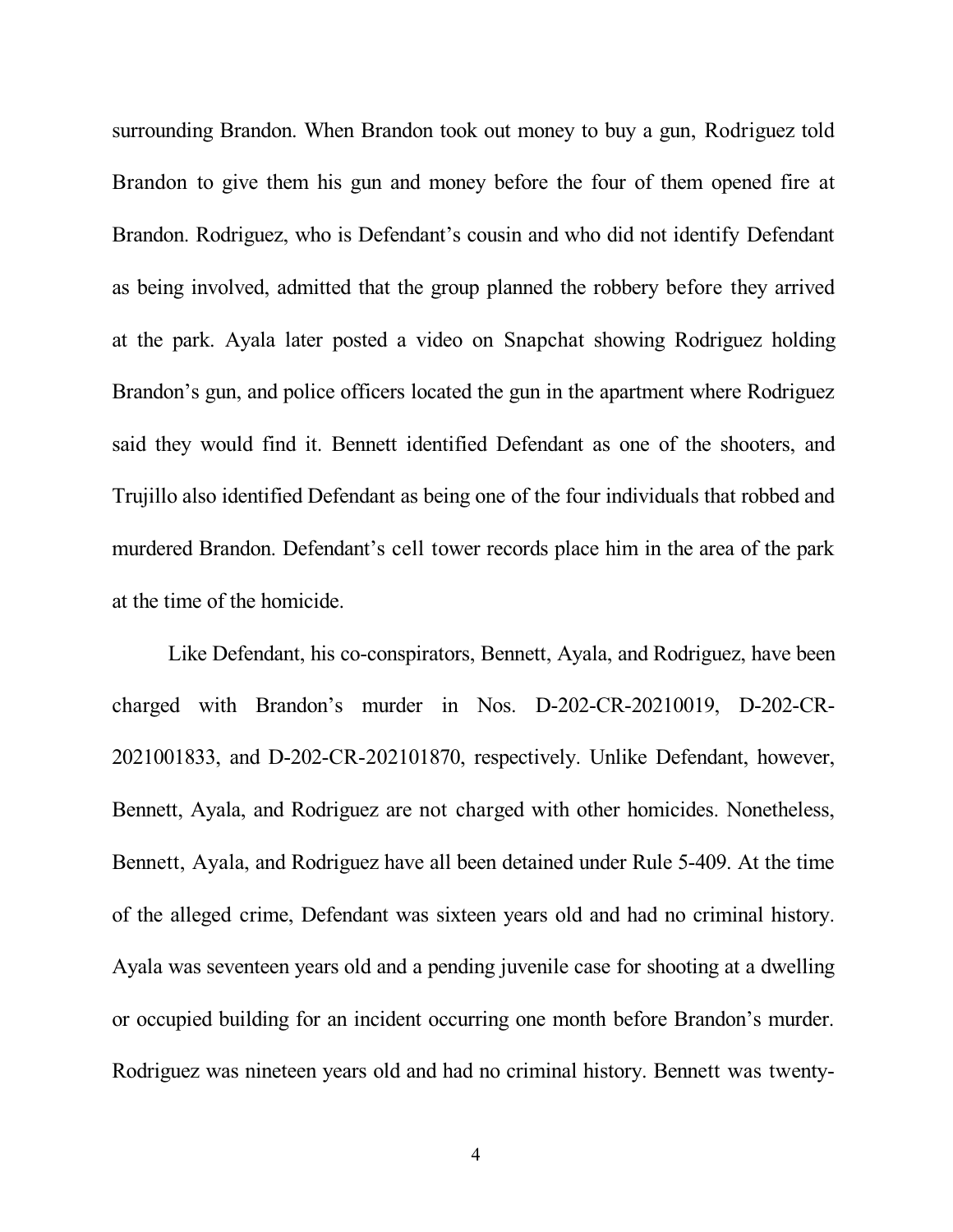one years old and had no prior convictions, but he was on conditions of release, including a GPS monitor, facing charges of shooting at a dwelling or occupied building and child abuse following the denial of a pretrial detention motion.

In Defendant's second case, the criminal complaint alleges the following facts. On February 10, 2021, Anna Bella Dukes communicated by Snapchat with Archuleta and asked him to pick her up at her house. The messages end at 10:41 p.m. During this same period of time Dukes communicated by Snapchat with Defendant, referring to him as Adrian and telling him that he better have her back if anyone came after her because they know where she lives. Dukes then told Defendant that it's "grey on the outside" and, in response to Defendant's question about the kind of car, said it is a Chevy Impala. These messages end at 11:05 p.m. A short time later, Archuleta reported to the police that he had been carjacked by two Hispanic males armed with guns who took his grey Chevy Impala. He reported that he had been with a female at Alvarado Park at the time of the carjacking.

During the early morning hours of February 11, 2021, only a short time after Archuleta's carjacking, Dukes sent messages to Nicholas Otero asking him to take her to a park. She had him drive to Alvarado Park where she placed her cell phone under her leg. She asked him where he kept his money and whether he had any guns. Nicholas told her he had a rifle in the trunk and kept his money in the center console.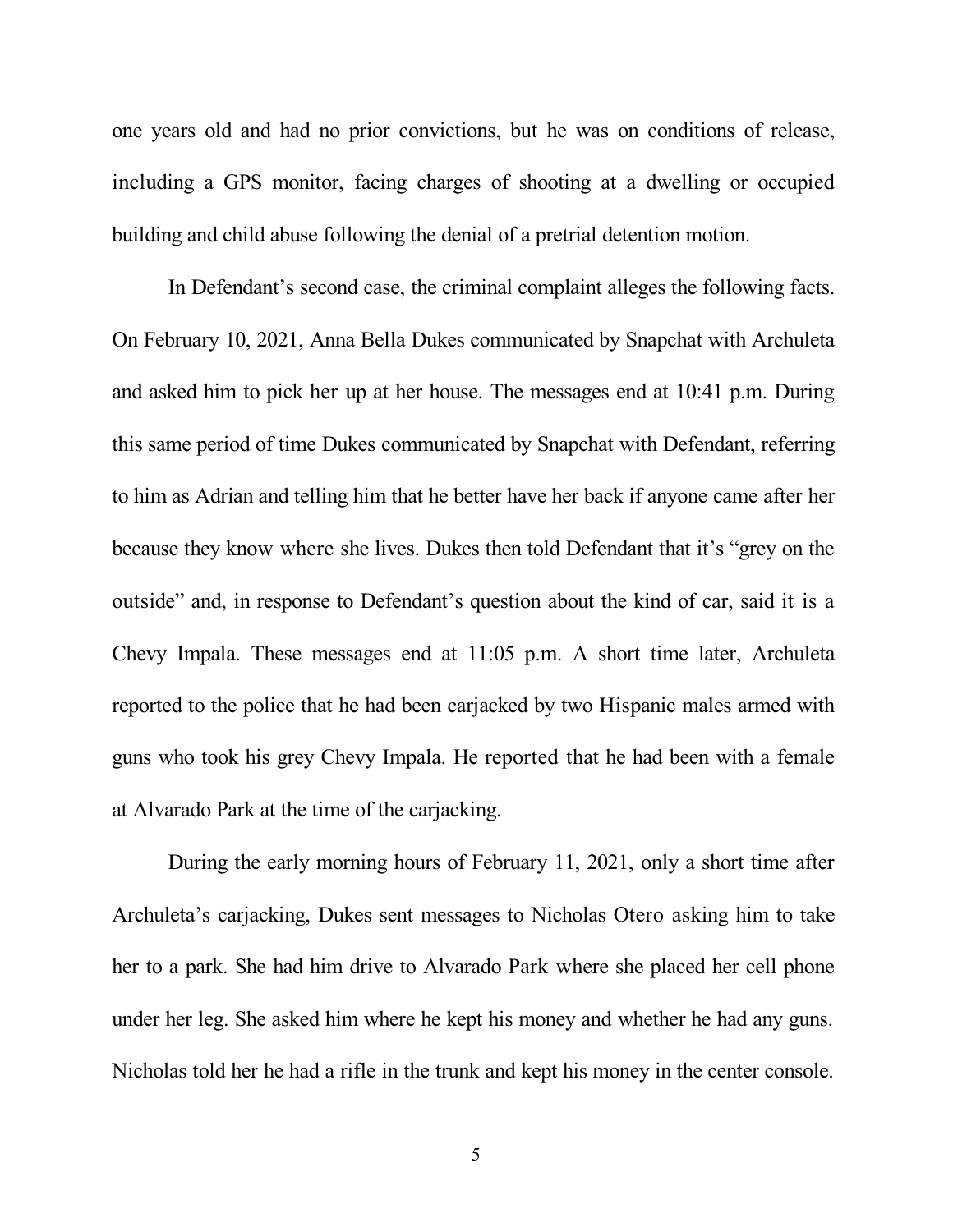Nicholas noticed that Dukes' phone was connected on a call and told her he was going to leave. At that time, Archuleta's carjacked vehicle came up behind Nicholas's car, and three males armed with guns and wearing face coverings pulled Nicholas from his car, pointed guns at his head, and demanded the cash in his center console and the rifle in his trunk. They forced Nicholas to take off his clothes and searched through his car. One male, whom Nicholas described as crazy, fired a round near Nicholas and begged the others to let him shoot Nicholas. When the males did not locate the rifle in the car, they forced Nicholas to find someone to pay a ransom of \$1000 or be killed. He was forced into the passenger seat of his car, and he saw Dukes get into the grey Chevy Impala that had just been carjacked from Archuleta. Nicholas gave them directions to his brother's house and, upon their instruction, called his brother and told him to bring \$1000 and a gun outside. When Elias Otero came outside, one of the males pointed a gun at Nicholas's head. Elias pointed a gun at the male, and the male shot Elias several times and killed him. The group fled the scene in Nicholas's and Archuleta's cars with Nicholas still in his passenger seat. Nicholas jumped from the moving vehicle to escape. During the flight, the males crashed Nicholas's car and fled on foot.

Dukes sent Snapchat messages to a friend before the carjackings in which she said that she was scared and it's either her "life or their jewelry." Dukes' friend refers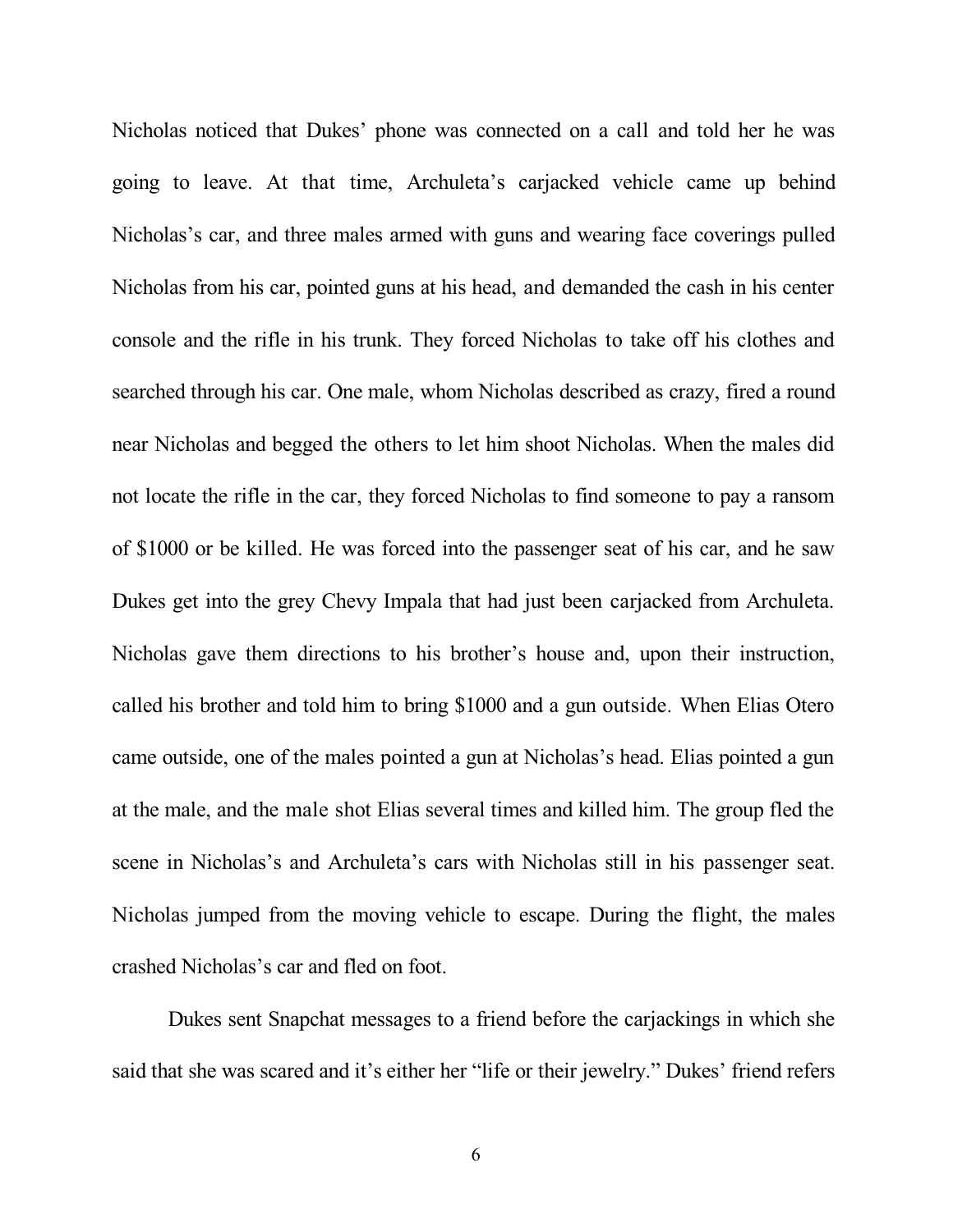to "Adrian" in these messages. During the time when Dukes and Nicholas were discussing the location of his cash and rifle at Alvarado Park, Dukes' phone was connected to Defendant's phone. In addition, Defendant's cell tower records show his phone to be located in the vicinity of the crimes at Alvarado Park and Elias Otero's home at the time the crimes were committed.

In Docket Number D-202-CR-202200043, Dukes is charged with the same crimes as Defendant for the incidents occurring on the night of February 10 and the early morning hours of February 11. Dukes, who was seventeen years old at the time of the crime and had no criminal history, stipulated to her pretrial detention under Rule 5-409.

Defendant's detention hearing took place on three dates, February 17, March 15, and March 22, 2022. The first hearing was sealed because Defendant was a juvenile at the time of the alleged crimes; the court ultimately concluded that sealing was unnecessary because Defendant is charged as a serious youthful offender and is therefore subject to the rules of criminal procedure applicable to adults.

At the hearing, the State proffered and the court admitted as exhibits the criminal complaints containing the above-described facts, and the State summarized the complaints for the court. The State emphasized the planning and level of violence involved in the crimes and described the allegations as shockingly violent. In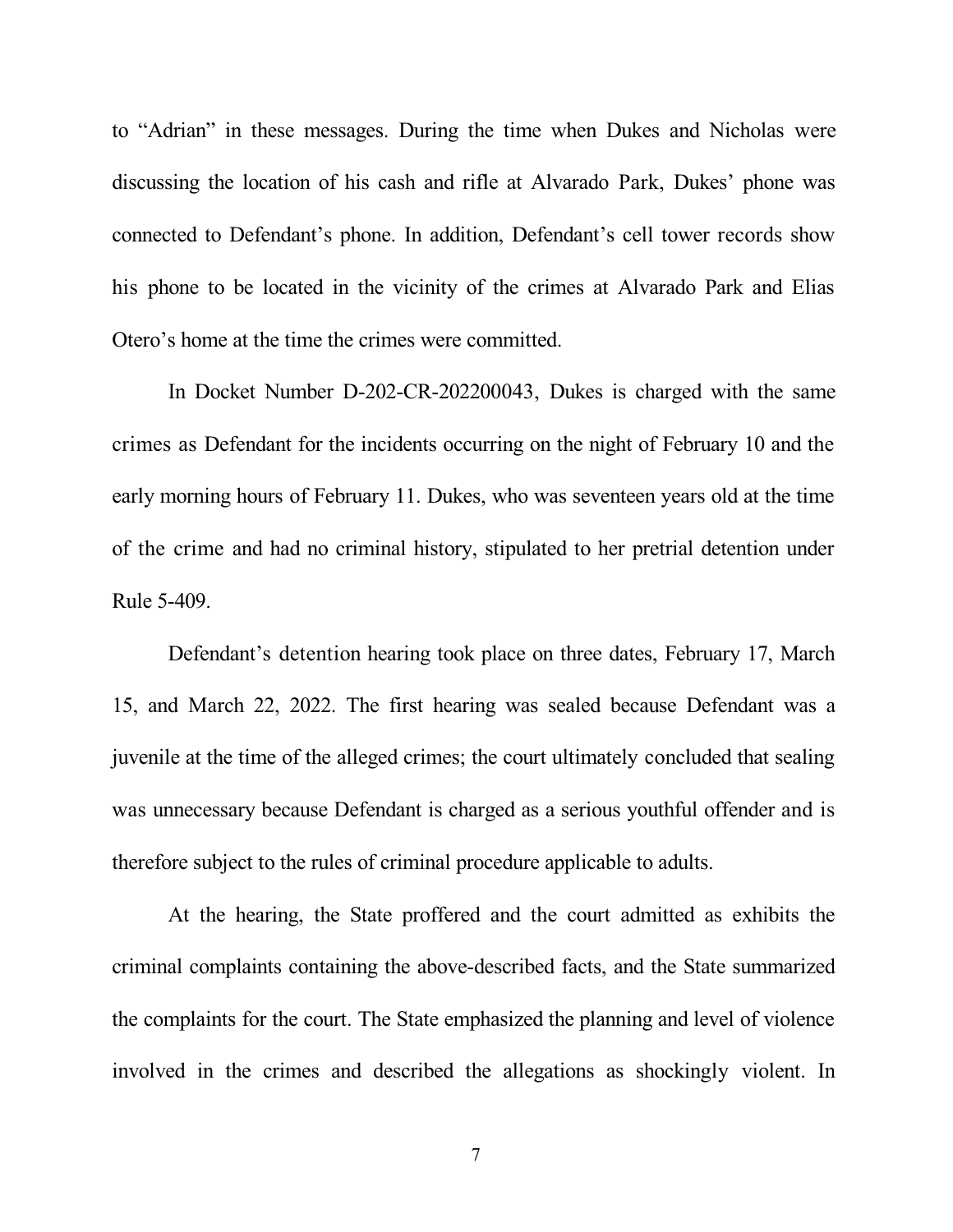addition, the court admitted as exhibits the public safety assessment recommending release on Defendant's own recognizance, photographs from Defendant's Snapchat account showing him wearing a folded up ski mask on his head and holding a handgun with a green laser and, in different photographs, an individual of similar stature wearing the same shirt with the ski mask pulled over his face and holding the same gun, photographs from Defendant's Snapchat of various firearms that Defendant offered to sell or trade, and a similarly-themed video of Defendant from Snapchat. The State presented the testimony of a forensic analyst, Kate Rosoff, in reference to the photographs and video. The State observed that Defendant could not legally possess handguns at the time the photographs and video were posted. Defendant cross-examined Ms. Rosoff on the ability of people to create Snapchat accounts using someone else's identity but otherwise presented no evidence and made no proffers.

The State argued that Defendant is dangerous to the community and no conditions of release could reasonably protect the community. More specifically, the State argued that the pattern of violent conduct outlined in the criminal complaints demonstrated that Defendant would not comply with court orders. The State further argued that a GPS monitor cannot prevent Defendant from having access to firearms or from committing further violence and Defendant could remove a GPS monitor or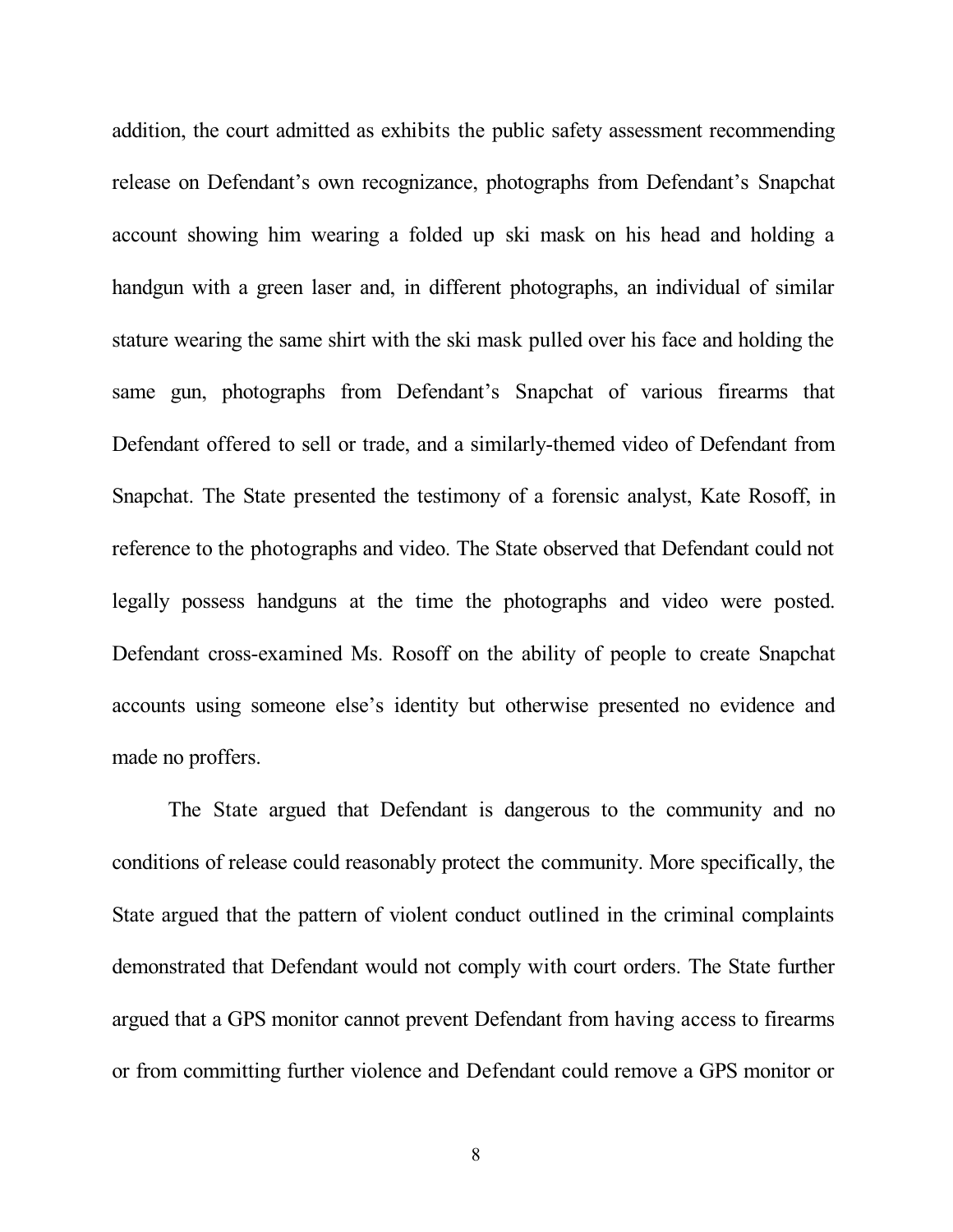leave his home in spite of house arrest, noting in fact that JaJuan Bennett had been on a GPS monitor at the time of his participation in robbing and killing Brandon. The State highlighted the planned decision to violate the law in a greatly dangerous manner and the conspiracy involving a number of armed individuals, in contrast to an isolated or spontaneous event, as proof that Defendant would not respect any conditions of release.

Defendant relied on the PSA score, his age, his lack of criminal activity other than the multiple criminal episodes charged in these cases, and the lack of any previous violation of conditions of release. Defendant also disputed the strength of the evidence against him and informed the court that Defendant could live with and be supervised by his mother. Defendant's mother spoke at the hearing and agreed to have Defendant live with her. She noted that Defendant did not live with her at the time of the crimes because she had purchased a home for her sixteen-year-old son to live in with his brother.

The court found by clear and convincing proof that Defendant is a danger to the community. However, the court found that the State had not met its burden to show that conditions of release could not reasonably protect the safety of the community. Two substantially identical written orders filed on March 30, 2022, six days after the hearing instead of the three days required by Rule 5-409(G), contain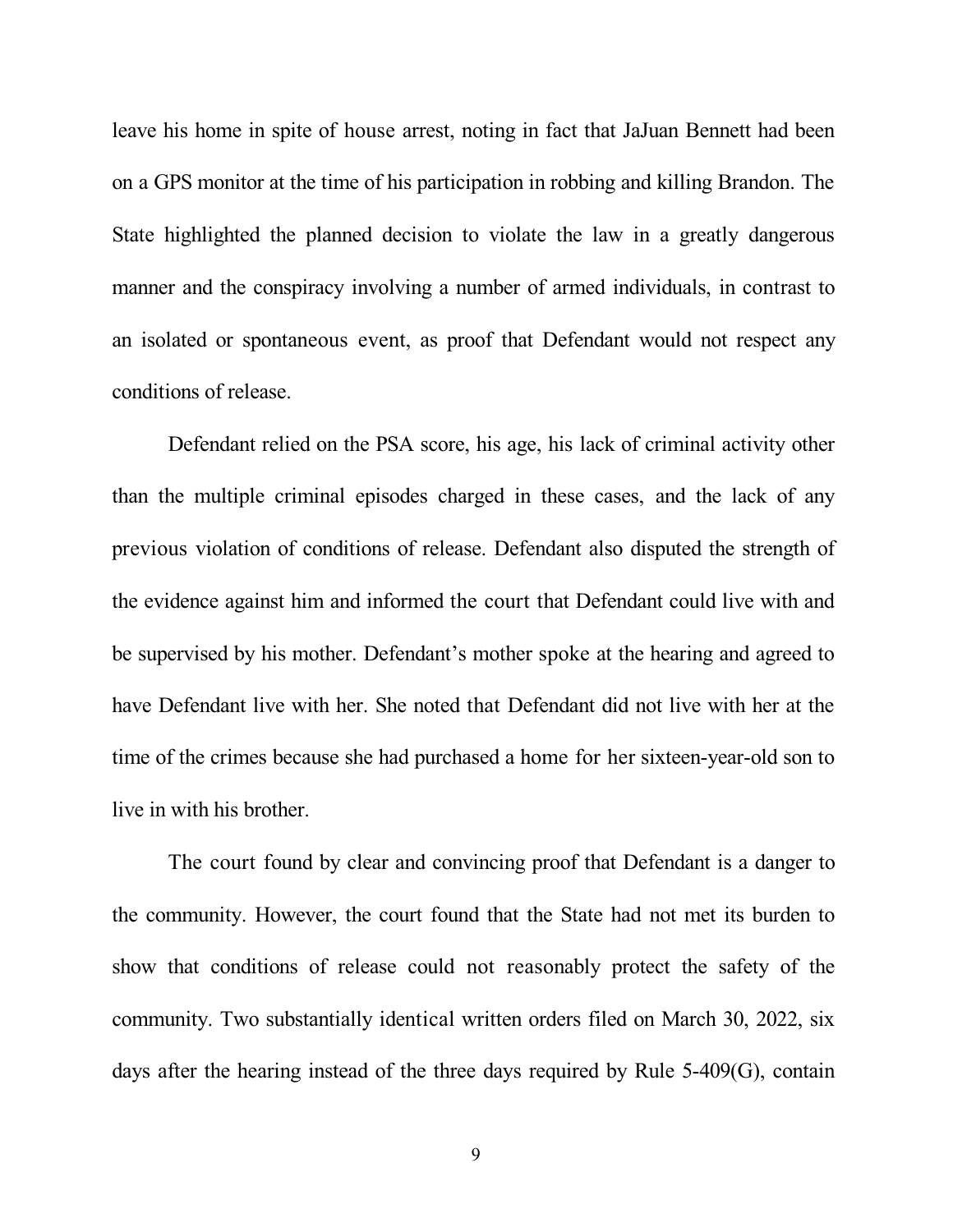little more than bare conclusions. The court relied on Defendant's age, his lack of criminal history, and the absence of any previous violation of conditions of release to support its finding that the State had not met its burden of showing that conditions of release cannot reasonably protect the safety of the community.

#### **II. ARGUMENT**

Judges across New Mexico have routinely held individuals charged with first degree murder pending trial for more than a century absent some indication pretrial detention is unwarranted. First degree murder is the only crime serious enough to receive the legislative label of a capital offense and the only crime subject to life without possibility of release or parole. Defendant is charged with not just one but two first degree murders, both of which were planned and ruthlessly committed with armed co-conspirators, and Defendant is further charged with a third similar crime involving firearms and extremely dangerous acts of violence. Defendant's release while charged with these crimes, after a finding that reliable evidence establishes Defendant's dangerousness by clear and convincing evidence, undermines public confidence in the criminal justice system and threatens the mission of bail reform.

# **A. A charge of first degree murder based on reliable evidence does not require pretrial detention but establishes sufficient proof that the individual is dangerous and conditions of release cannot reasonably protect the community to allow for pretrial detention.**

The United States Supreme Court has determined that pretrial detention,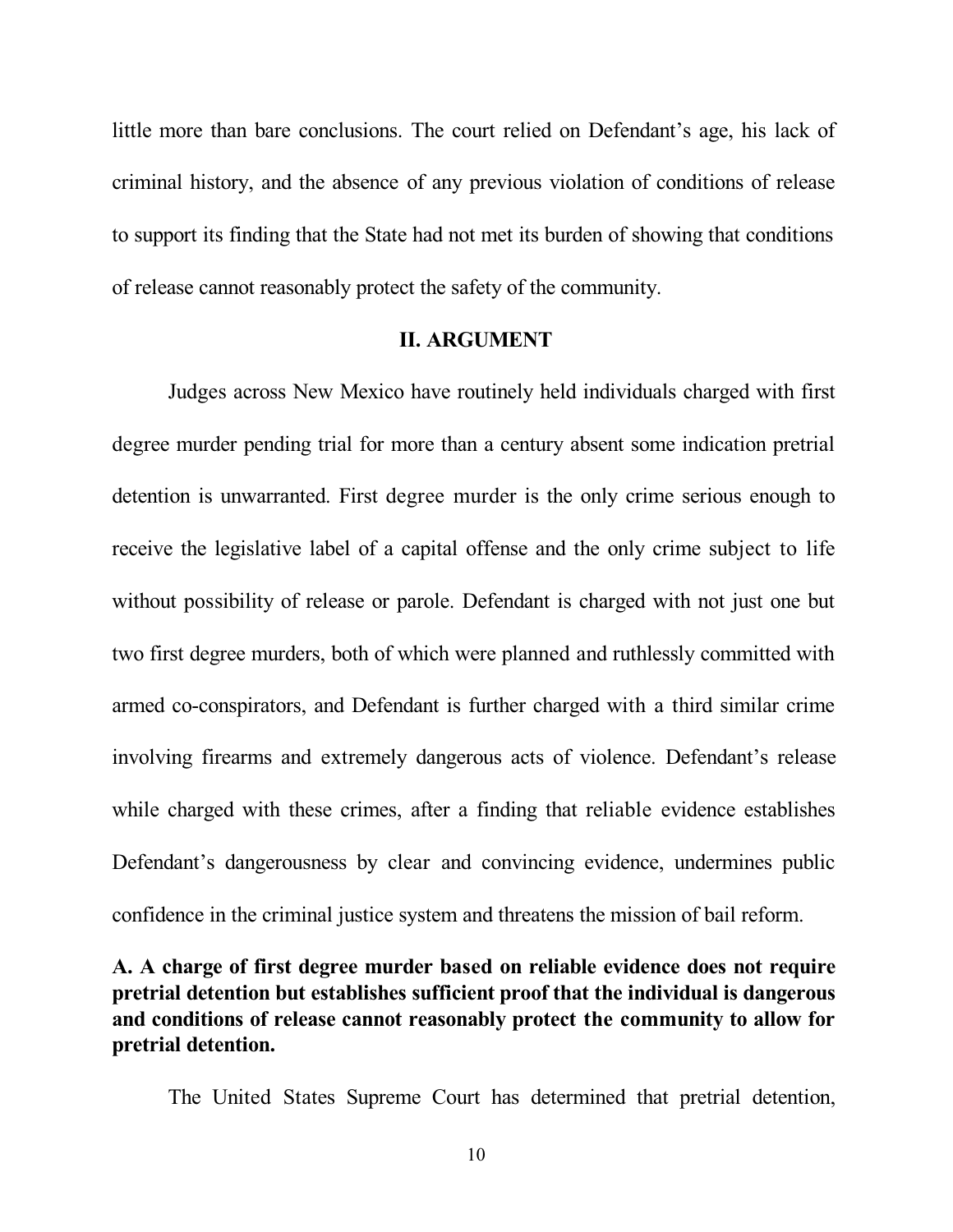accompanied by certain procedural protections, is constitutionally permissible: "When the Government proves by clear and convincing evidence that an arrestee presents an identified and articulable threat to an individual or the community, we believe that, consistent with the Due Process Clause, a court may disable the arrestee from executing that threat." *United States v. Salerno*, 481 U.S. 739, 751 (1987). Proof of "an identified and articulable threat" includes in part a showing "that no conditions of release can reasonably assure the safety of the community or any person." *Id.* at 750.

Article II, Section 13, as amended in 2016, incorporates the *Salerno* standard by requiring "clear and convincing evidence that no release conditions will reasonably protect the safety of any other person or the community." The voters adopted this language to protect community safety by "grant[ing] courts new authority to deny release on bail pending trial for dangerous defendants in felony cases." N.M. Const. art. II, § 13 compiler's annot. (quoting the language appearing on the ballot). Pretrial detention under this provision, however, was not completely novel.

Since statehood, Article II, Section 13 has excluded from the right to bail persons charged with "capital offenses when the proof is evident or the presumption great." New Mexico shares this language with forty-seven other states. *See State v.*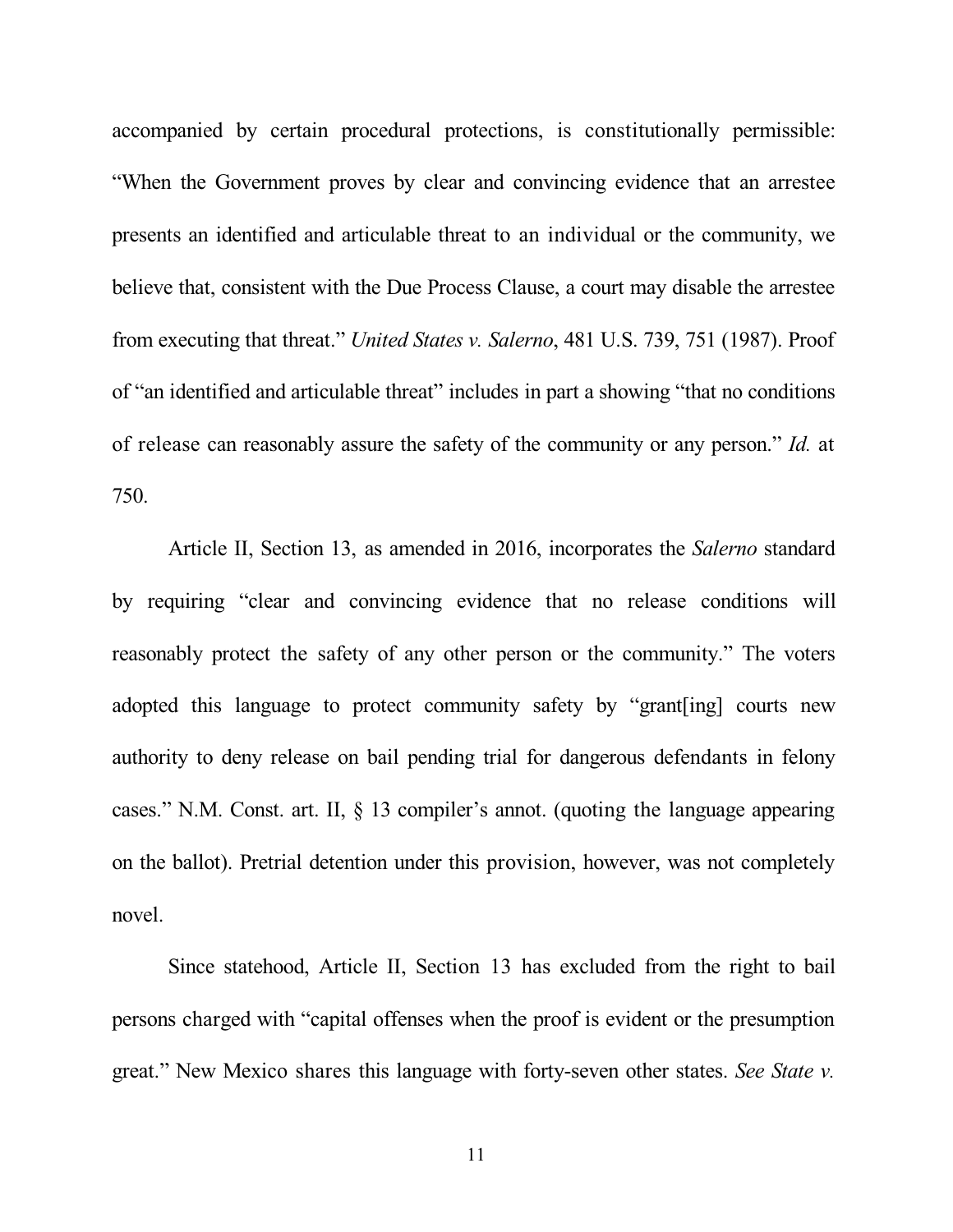*Brown*, 2014-NMSC-038, ¶ 26, 338 P.3d 1276. This Court held shortly after the adoption of the Constitution that "[a]n indictment charging a capital offense raises a rebuttable presumption that the proof is evident and the presumption great of the guilt of the accused, and accused is not entitled to bail until that presumption is overcome." *Ex parte Towndrow*, 1915-NMSC-073, ¶ 7, 20 N.M. 631. This rule applied even if the individual was charged with only one first degree murder, if the individual had no criminal history, and if the State had not sought the death penalty or alleged aggravating circumstances supporting the death penalty. *See State v. Coffin*, 1999-NMSC-038, ¶ 69, 128 N.M. 192 (observing that "all capital defendants face a period of pretrial incarceration" in a case in which the notice of intent to seek the death penalty was not filed until ten months after the defendant's arrest). Further, this rule was valid until 2009, meaning that this rule survived the 1987 constitutional analysis of *Salerno* such that the presumption of detention incorporated both an assessment of dangerousness and an evaluation of whether conditions of release could reasonably protect the community.

In *State v. Ameer*, 2018-NMSC-030, ¶¶ 69-70, 458 P.3d 390, this Court held that the "proof is evident or the presumption great" language in Article II, Section 13 did not survive the repeal of the death penalty in 2009 because the drafters of the Constitution intended to limit "capital offenses" to those crimes eligible for capital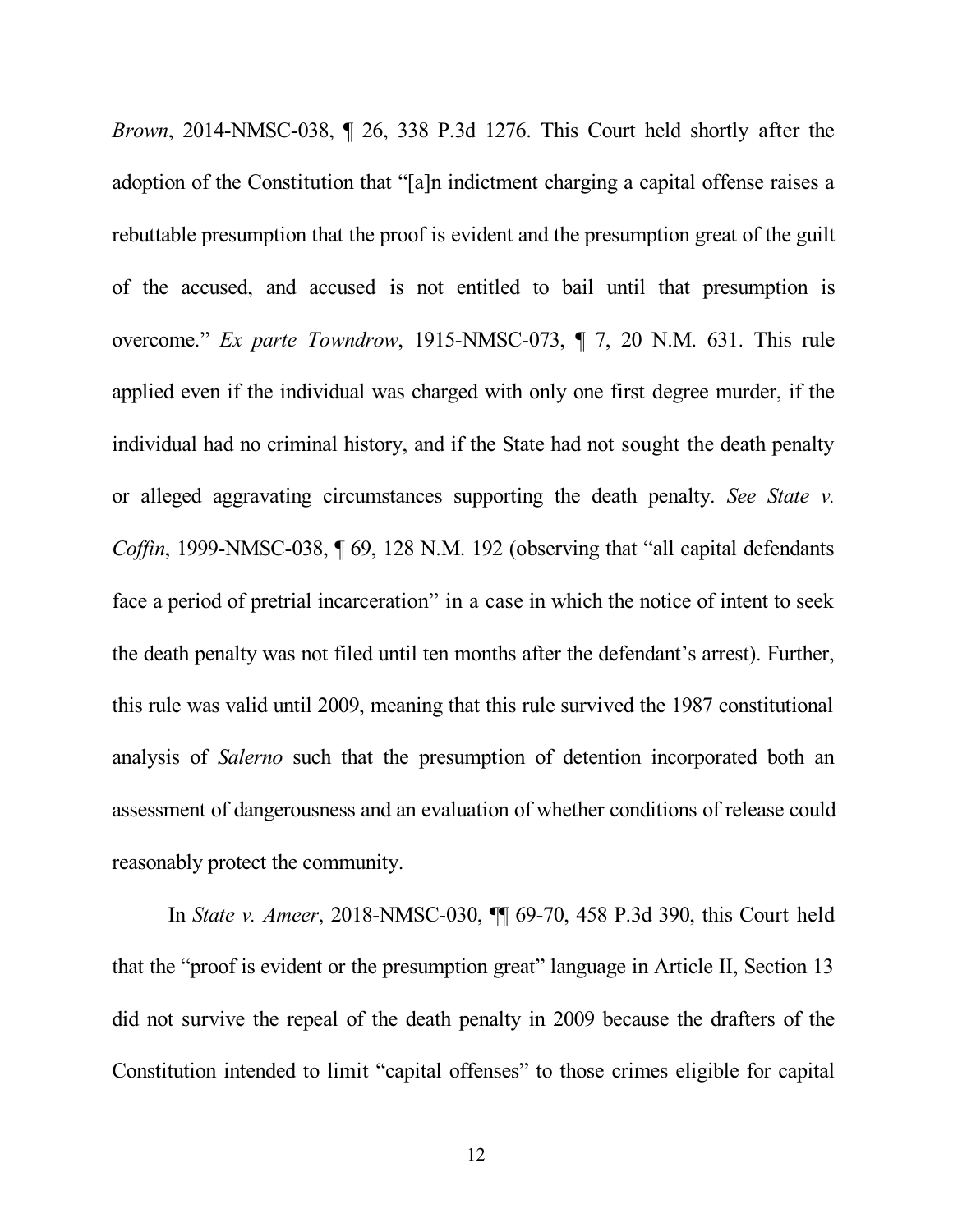punishment. Consistent with established rules of constitutional and statutory construction, *see, e.g.,* NMSA 1978, § 12-2A-14 (1997), the Court looked to the intent of the provision at the time of its original enactment and not to the intent of the voters in 2016, who presumably would not have intended to enact surplusage. But the Court emphasized that the 2016 bail reform amendment means that "our district courts now have a much broader evidence-based detention authority applicable in both capital and noncapital felonies." *Id. ¶* 71.

Indeed, when the Legislature repealed the death penalty in 2009, it did not modify the crime of first degree murder. Nor did the Legislature find that first degree murder is a less dangerous crime than it was before 2009 or that those charged with first degree murder pose less of a danger to the community if released while pending trial. First degree murder remains the most serious crime in New Mexico, and individuals charged with first degree murder pose a special risk to the safety of the community. Following *Ameer*, courts cannot rely on a presumption of detention based on a charge of first degree murder and must undertake an "evidence-based" analysis of the Rule 5-409 factors. In other words, district judges are no longer *required* to detain individuals charged with first degree murder when the proof is evident. But because the new pretrial detention language in Article II, Section 13 actually provides *much broader* detention authority, the State is not required to show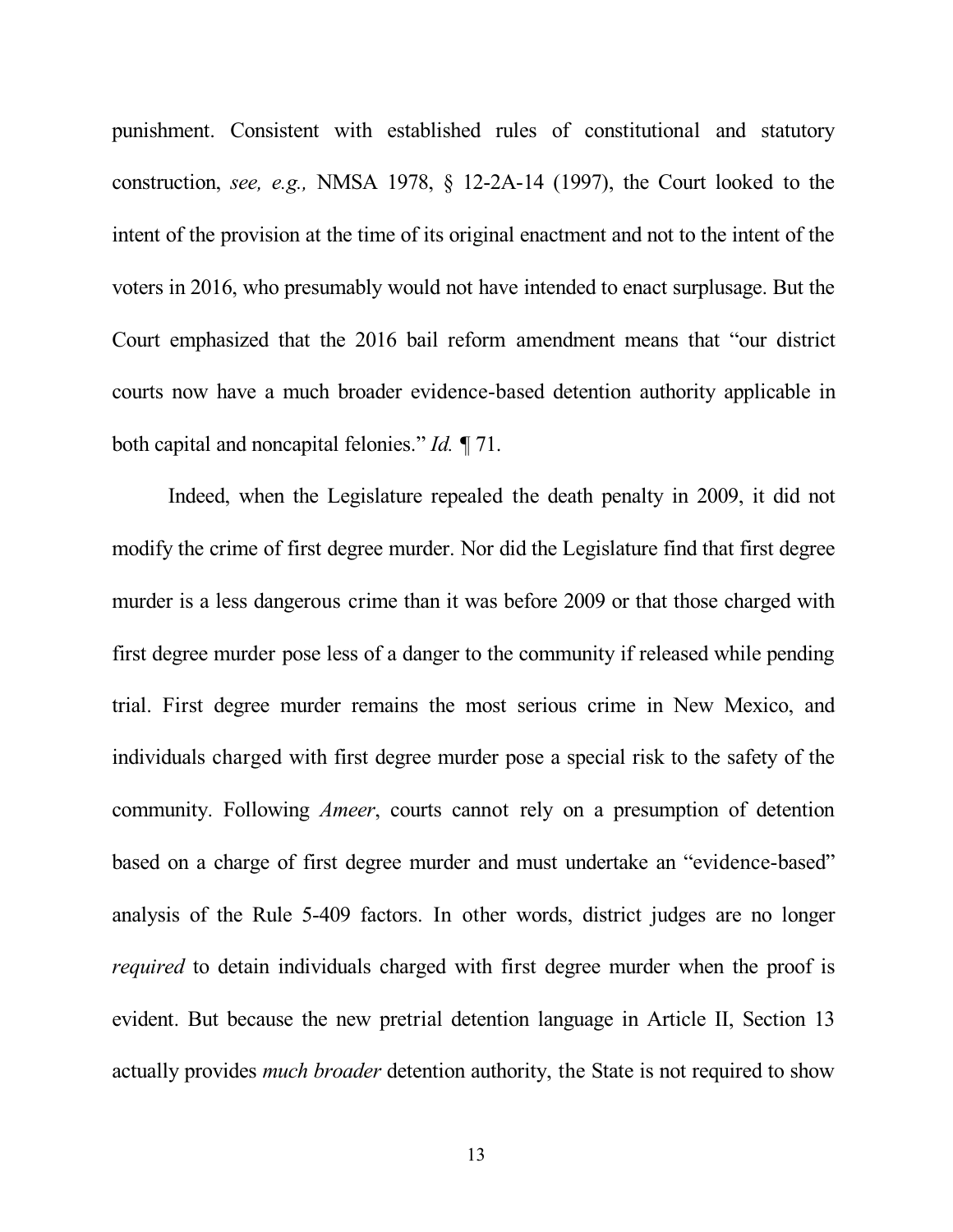more to justify detention than it did before, that is, a charge of first degree murder continues to supply sufficient grounds for detention as long as it is warranted by a balancing of the factors articulated in Rule 5-409.

This Court has, in fact, repeatedly recognized that first degree murder is unique in its seriousness. *See State v. Franklin*, 2018-NMSC-015, ¶¶ 14-17, 413 P.3d 861. After *Ameer*, a court may deny pretrial detention for a defendant charged with first degree murder when, for example, there are concerns about the strength of the evidence or there are individualized circumstances that indicate that conditions of release can protect the community or that the defendant is unlikely to commit new crimes. But first degree murder is too serious a crime and poses too great a danger to the community to permit a finding of insufficient proof under the Article II, Section 13 standard. Liberty is precious, but life is far more so. This state's emphasis on the preciousness of life in repealing the death penalty cannot be used to diminish the importance of the lives of victims and the threat to the lives of members of the community when defendants charged with first degree murder are released.

# **B. The court's order does not contain individualized findings supporting the denial of pretrial detention.**

Rule 5-409(H) requires "findings of the individualized facts justifying the denial of the detention motion." The court in this case found that the State had presented reliable evidence to establish dangerousness by clear and convincing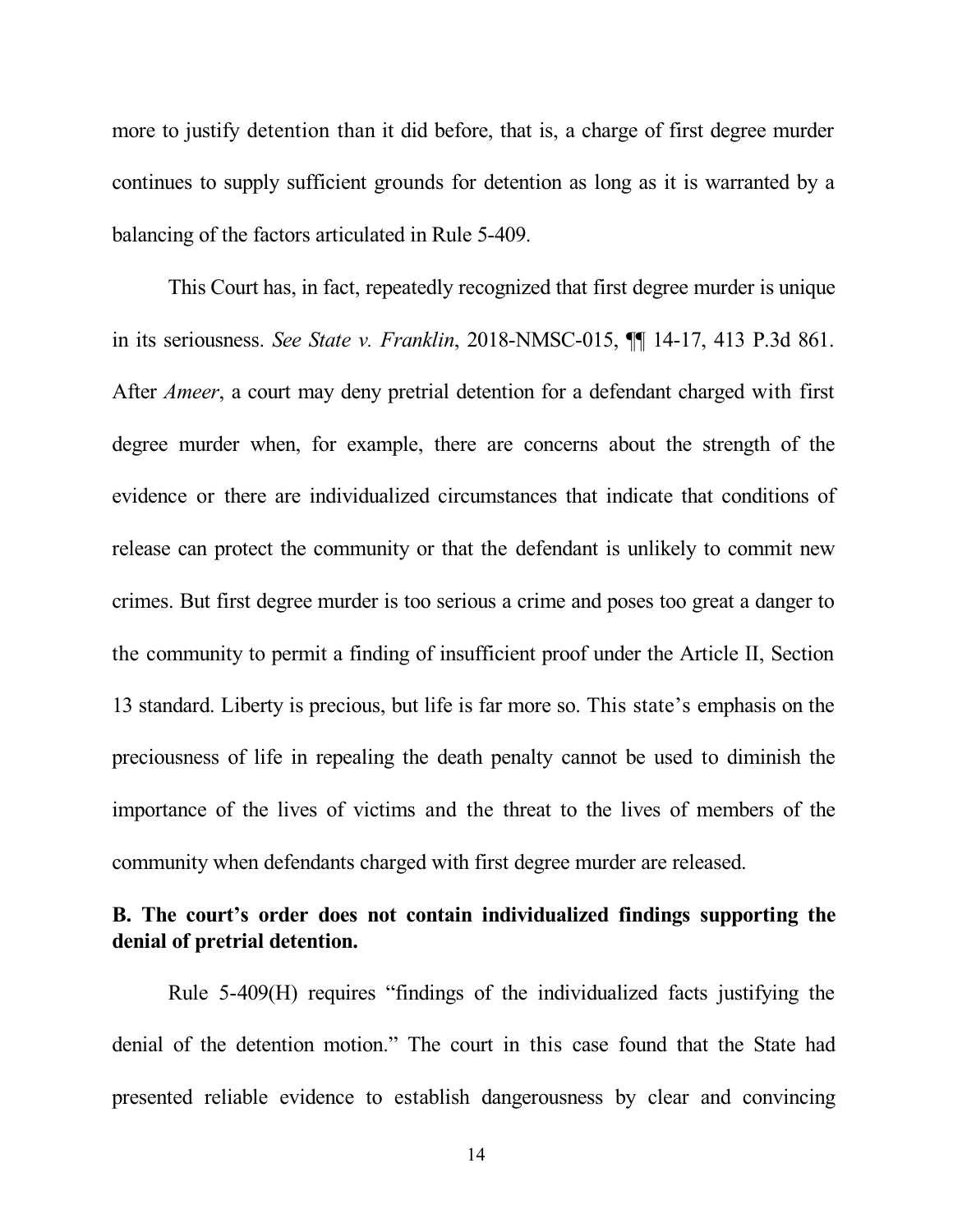evidence but had failed to prove by clear and convincing evidence that conditions of release cannot reasonably protect the community. The court's ruling, however, is not supported by individual findings as required by Rule 5-409.

The court relied on only three facts: "this defendant was sixteen years old at the time of the offense, had no criminal history, or any history indicating that he cannot comply with conditions of release." The first fact is an improper consideration for pretrial detention. The second "fact" lacks substantial evidence and is contrary to the record. The third fact would apply to anyone charged with any number of murders who had not previously been charged with a criminal offense regardless of how the crimes were committed or how likely the defendant is to reoffend. These facts cannot justify the denial of detention of a defendant charged with reliable evidence with planning and executing three armed robberies, a kidnapping for ransom, and two murders. To so hold would ignore the voters' intent to broaden pretrial detention authority and transform Article II, Section 13 into no more than a means of addressing violations of conditions of release.

The district court improperly considered Defendant's age at the time of the offense. Although Rule  $5-409(F)(6)(c)$  contemplates the consideration of a defendant's "characteristics," pretrial detention and release do not address culpability or punishment. The relevant consideration is the defendant's characteristics at the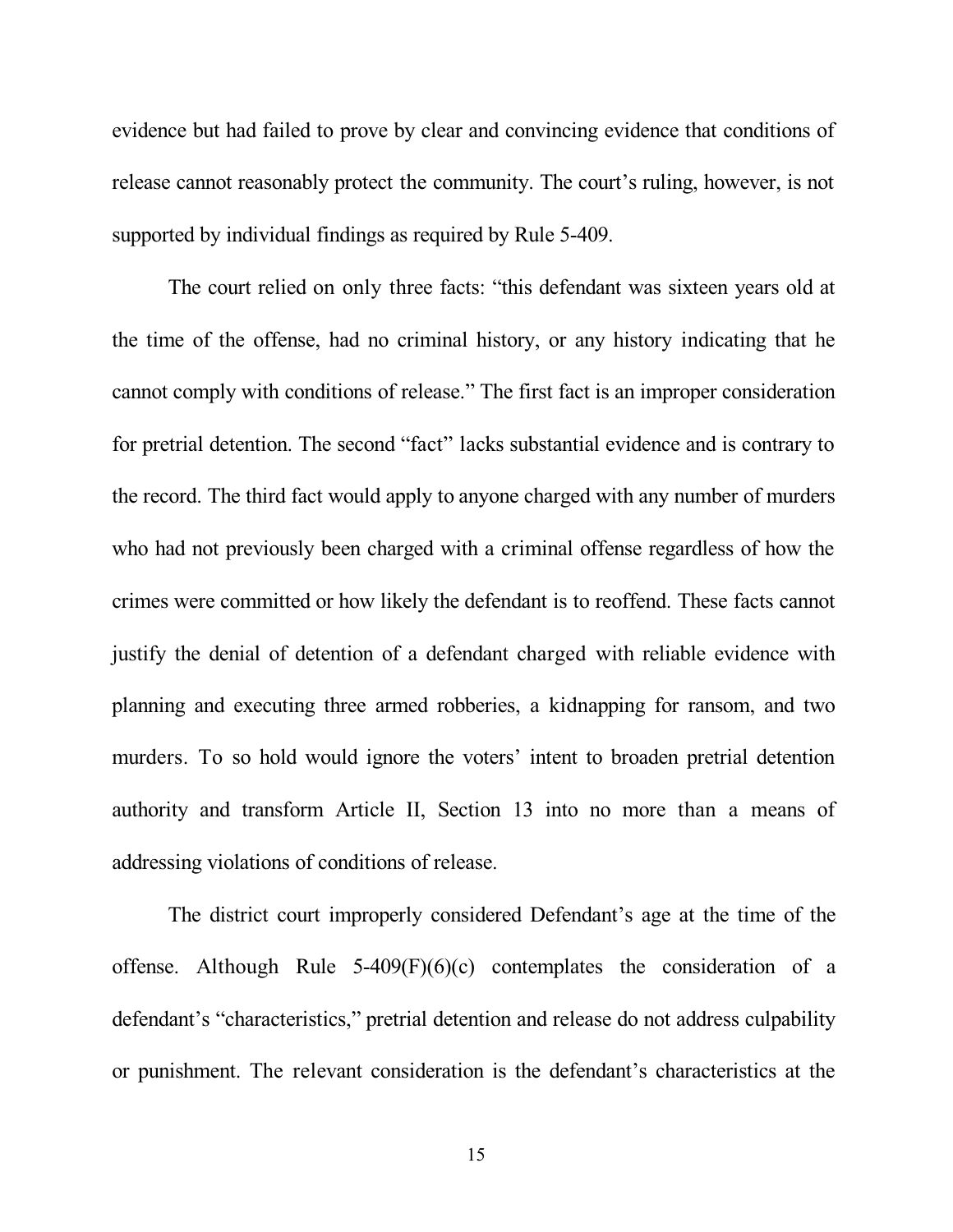time of the hearing. Defendant is no longer sixteen years old and is now an adult. Further, a defendant's age does not correlate with an ability of conditions of release to protect the community. As indicated by the legislative authority to detain juveniles even for the commission of delinquent acts, as opposed to a serious youthful offense, *see* NMSA 1978, § 32A-2-11 (2003), juveniles can pose a risk to themselves or the community against which conditions of release do not offer adequate protection. Indeed, youth is associated with a greater risk of reoffending as indicated by the public safety assessment's consideration of whether a defendant is under the age of twenty.

The court also found that Defendant has no criminal history, but the evidence at the hearing does not support this finding. Defendant does not have any previous convictions or charges, but future dangerousness requires the consideration of not only formal charging but also a defendant's "prior conduct, charged or uncharged." *State ex rel. Torrez v. Whitaker*, 2018-NMSC-005, ¶ 101, 410 P.3d 201. "The fact that a defendant has shown a propensity for engaging in dangerous conduct in the past may be helpful in predicting whether that behavior is likely to continue in the future." *Id.* The State presented evidence found to be reliable by the court that Defendant had committed a previous murder and armed robbery and had illegally possessed and sought to sell multiple firearms through social media before he planned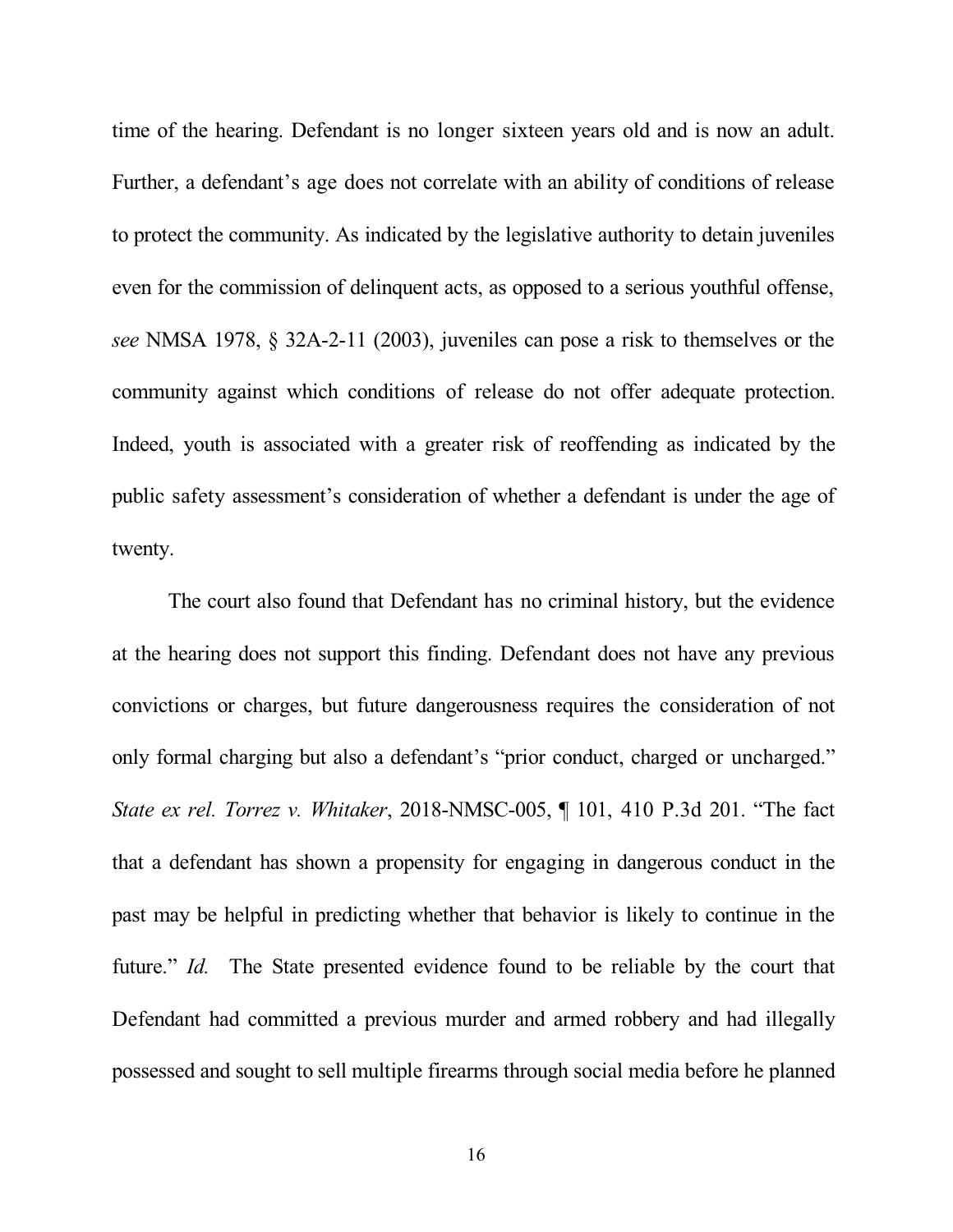the carjacking of Archuleta and the armed robbery and kidnapping of Nicholas Otero and committed the murder of Elias Otero. The State therefore showed Defendant's propensity for engaging in extremely dangerous conduct, and the fact that Defendant had not been formally charged with the first murder at the time he allegedly committed the second murder does not militate in favor of release. The charged acts were the opposite of an "isolated act" for which conditions of release might be sufficient to protect the community. *State v. Groves*, 2018-NMSC-006, ¶ 34, 410 P.3d 193.

The court lastly found no history of violating conditions of release. This fact, however, is not unique to Defendant. Many defendants commit extremely dangerous crimes that warrant them being held in custody pending trial without having been charged with a crime previously, including Rodriguez, who was held after being charged with only one of the three criminal episodes for which Defendant was charged. If a violation of conditions of release were required for pretrial detention, the Constitution would say so. In fact, this Court has observed that "[t]he potential evidence of a person's dangerous inability or refusal to abide by the directives of an authority figure are so variable that it is difficult to catalog all of the circumstances that might satisfy the State's burden of proof." *State v. Ferry*, 2018-NMSC-004, ¶ 6, 409 P.3d 918. Some examples include "a defendant's defiance of restraining orders;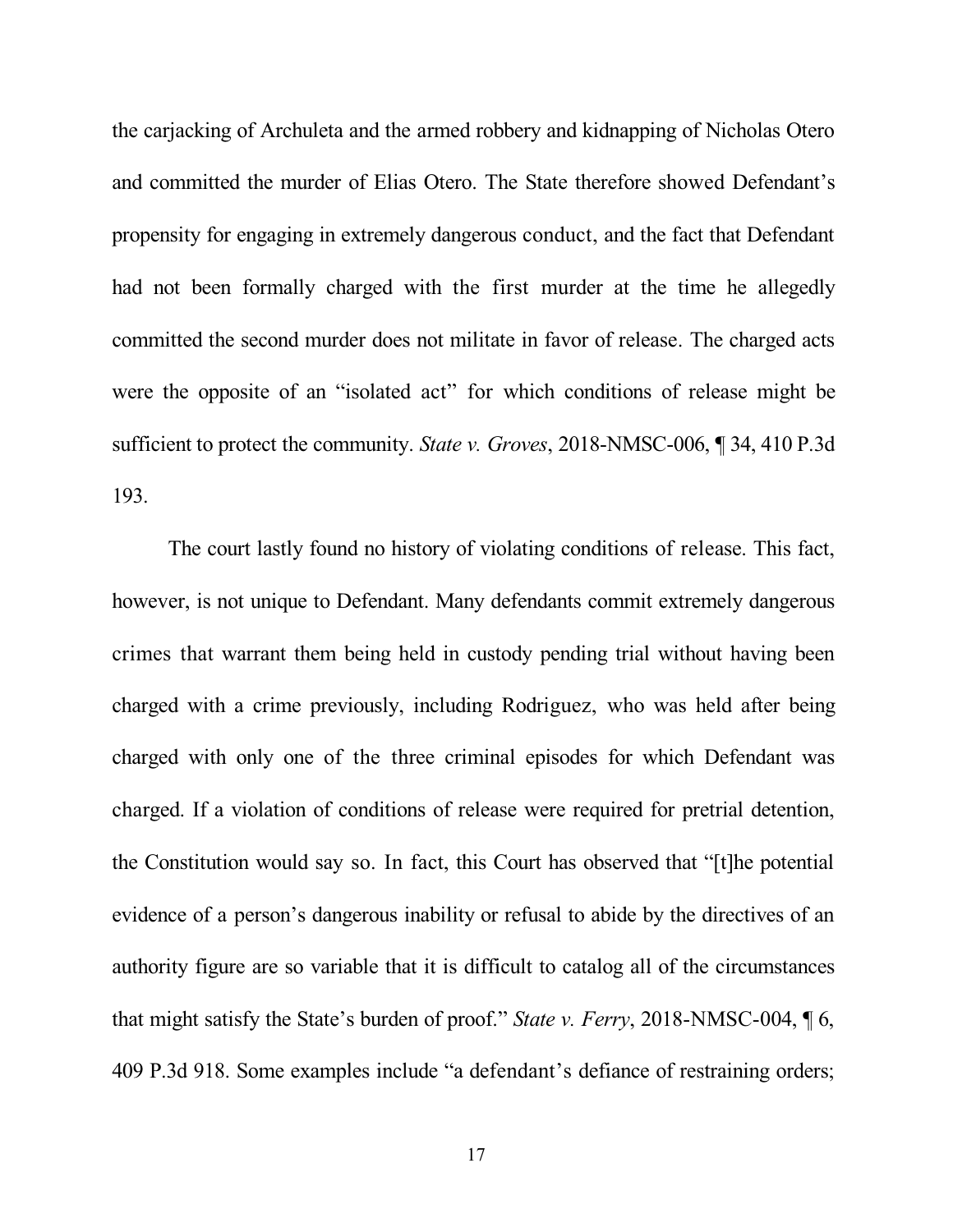dangerous conduct in violation of a court order; intimidation tactics; threatening behavior; stalking of witnesses, victims, or victims' family members; or inability or refusal to abide by conditions of release in other cases." *Id.*

In this case, reliable evidence indicated that Defendant engaged in the threatening behavior of telling Nicholas he would kill him if he did not get someone to pay a ransom, aiming a gun at Archuleta's head while robbing him, and pointing a gun at Brandon while his co-conspirator demanded Brandon's gun and money before shooting him. In addition, Dukes told her friend that she believed her life depended on her participating in the robberies and that she had a choice between losing her life or the victim losing his valuables. As the State highlighted at the hearing, the nature and circumstances of Defendant's crimes include planning, a joint criminal enterprise of multiple people, and the repeated use and discharge of firearms. The acts Defendant is alleged to have committed are so brazen and heinous that Defendant cannot reasonably be expected to follow the directives of an authority figure. It is certainly beyond the pale to believe that a relatively short detention pending trial is a sufficiently great consequence to induce law-abiding behavior when the evidence at the hearing showed that Defendant was willing to plan and carry out crimes that could put him in prison for the rest of his life.

As the State argued below, and as this Court has recognized, a GPS monitor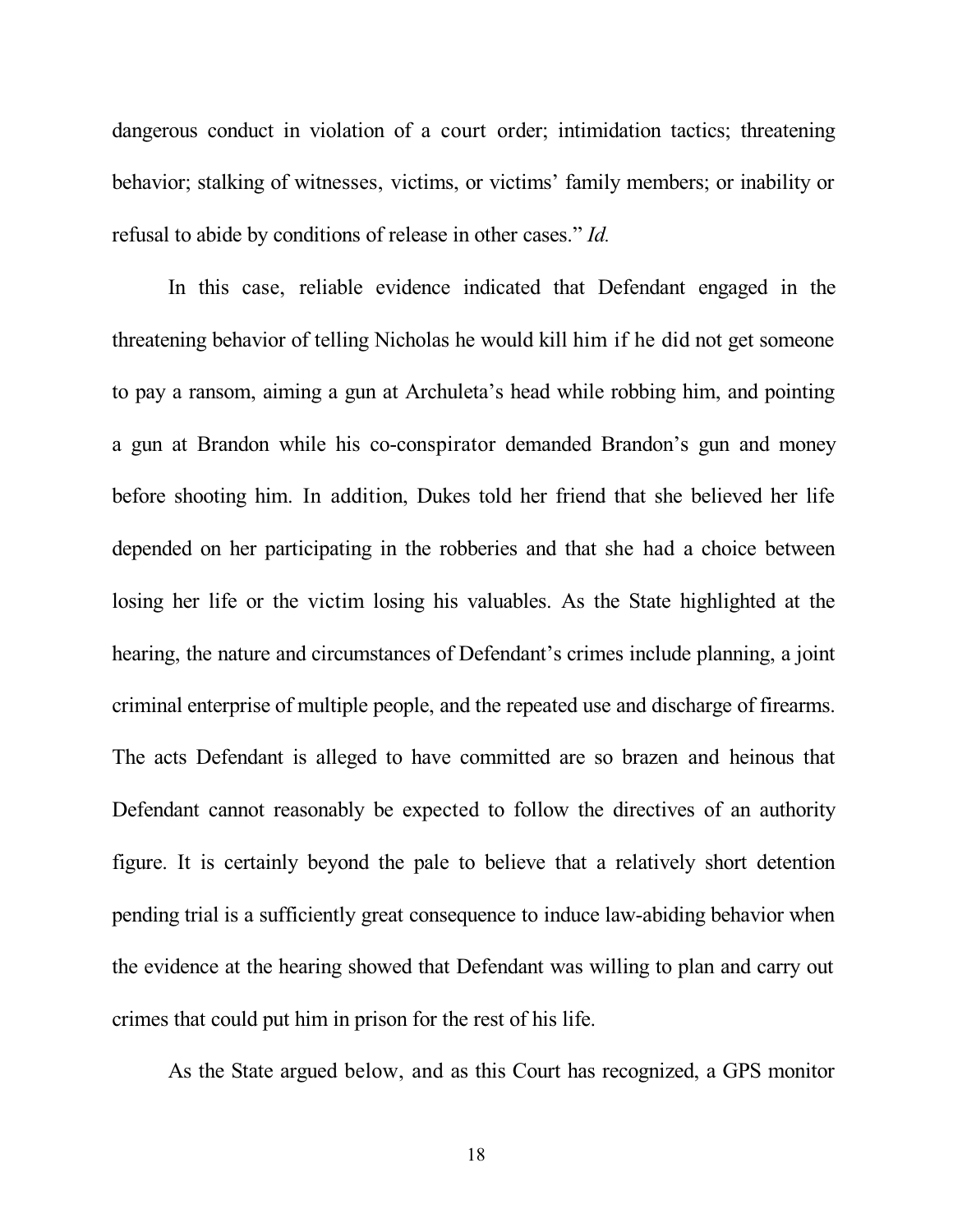does not prevent a defendant from committing additional crimes. *See Groves*, 2018- NMSC-006, ¶ 38. Nor can the community rely on house arrest with Defendant's mother to protect its safety, especially given that Defendant's mother was responsible for supervising him when he was sixteen years old but allowed him to live on his own with an unimpeded opportunity to commit the charged crimes.

Under Rule 5-409, dangerousness and the ability of conditions of release to protect the community do not require different evidence. The rule lists the following factors that are relevant to both questions:

> (a) the nature and circumstances of the offense charged, including whether the offense is a crime of violence;

(b) the weight of the evidence against the defendant;

(c) the history and characteristics of the defendant;

(d) the nature and seriousness of the danger to any person or the community that would be posed by the defendant's release;

(e) any facts tending to indicate that the defendant may or may not commit new crimes if released;

(f) whether the defendant has been ordered detained under Article II, Section 13 of the New Mexico Constitution based on a finding of dangerousness in another pending case or was ordered detained based on a finding of dangerousness in any prior case; and

(g) any available results of a pretrial risk assessment instrument approved by the Supreme Court for use in the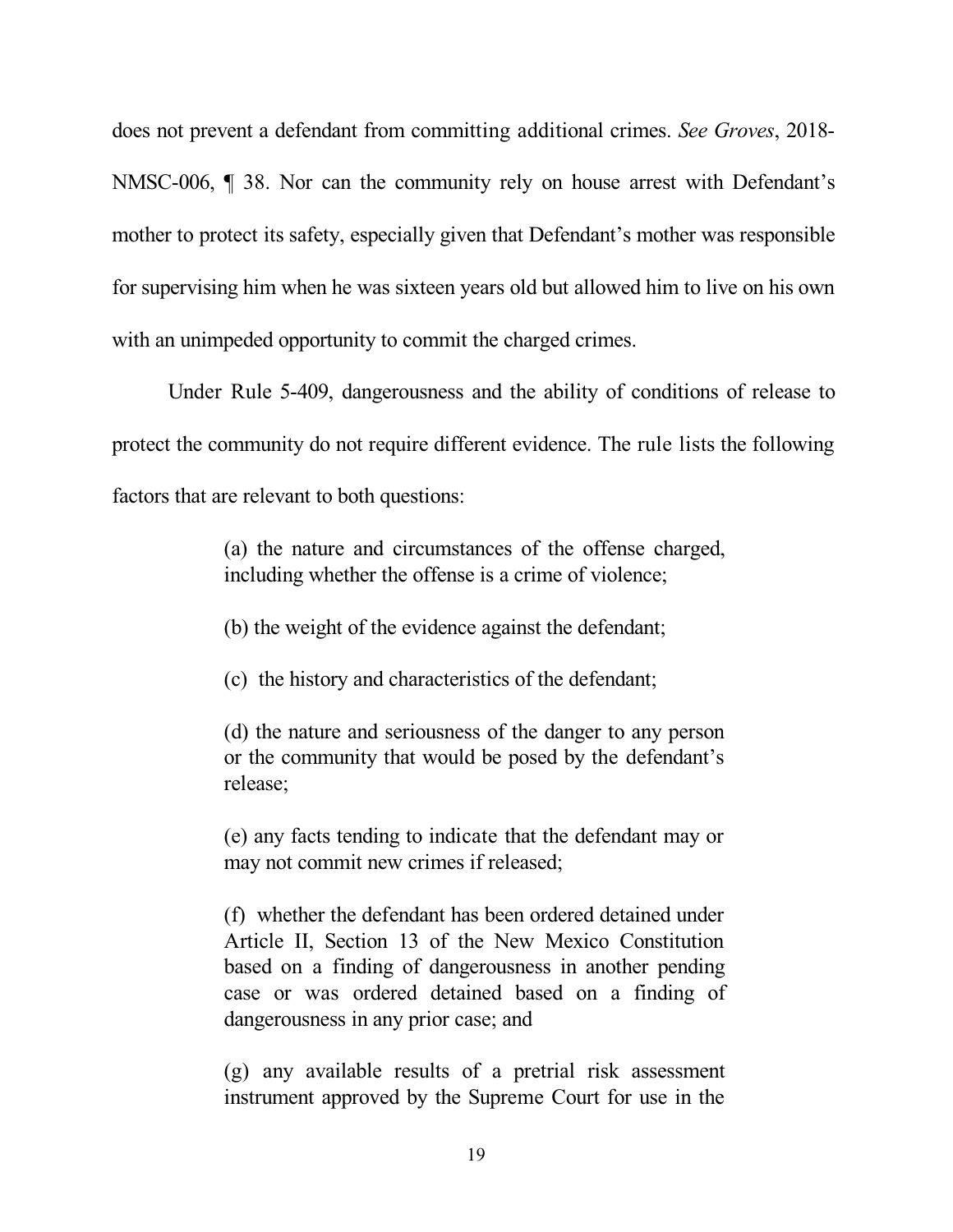jurisdiction, provided that the court shall not defer to the recommendation in the instrument but shall make an independent determination of dangerousness and community safety based on all information available at the hearing.

Rule 5-409(F)(6). Notably, none of those factors expressly mentions a defendant's previous violation of conditions of release.

The charged offenses, including multiple murders, the nature and circumstances of the crimes, including premeditation and conspiracy, and Defendant's characteristics, including a propensity for extremely violent behavior, established clear and convincing evidence that conditions of release cannot reasonably protect the safety of the community. It was an abuse of discretion for the district court to find otherwise.

#### **III. CONCLUSION**

The district court's decision to release Defendant placed the public at unnecessary risk and is contrary to the language and purpose of Article II, Section 13. The State respectfully moves to appeal the district court's order denying pretrial release and asks this Court to reverse the district court's abuse of discretion in denying the State's motion for pretrial detention.